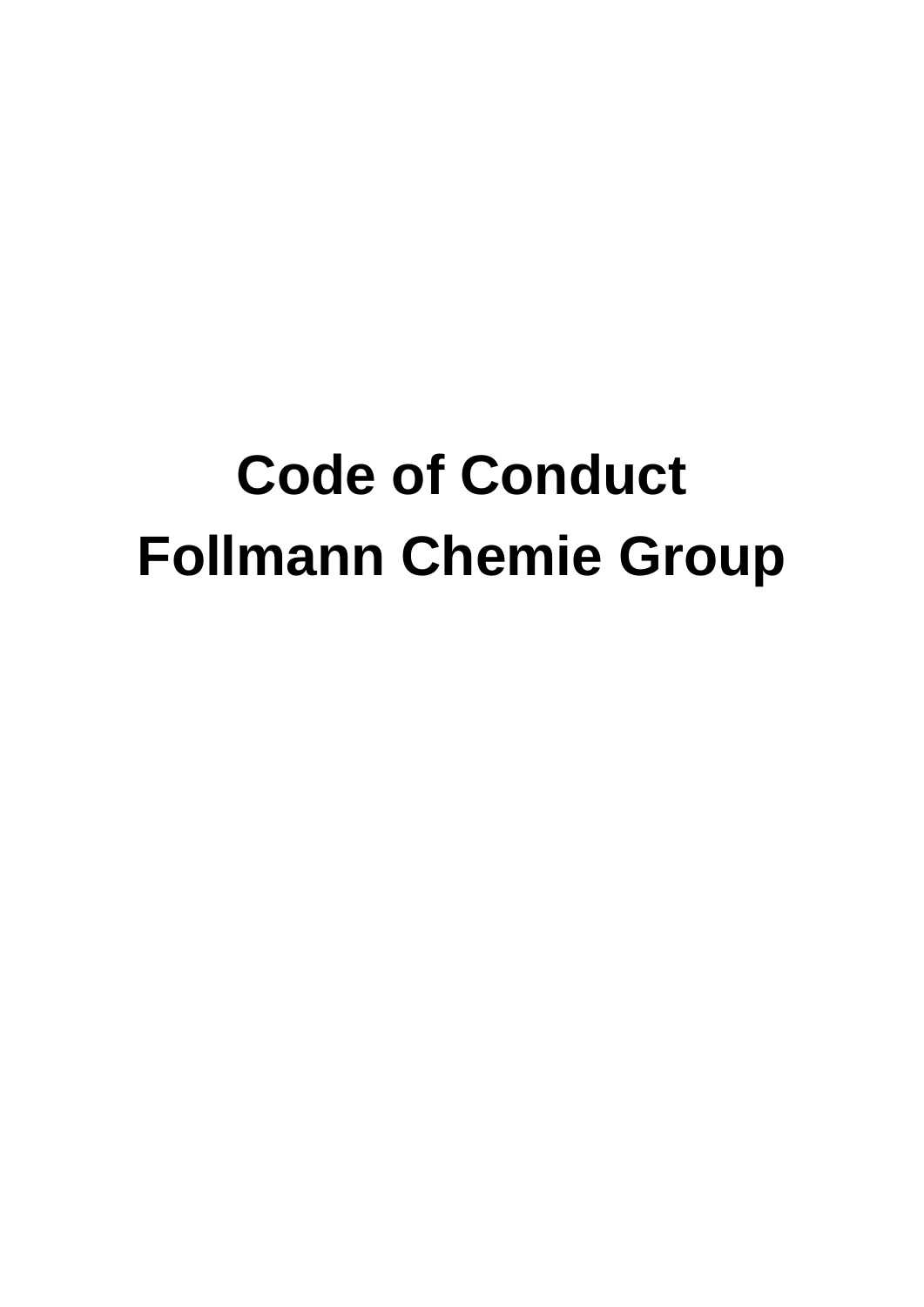#### <span id="page-1-0"></span>**Introduction**

Dear employees<sup>1</sup>,

appreciation, innovation and sustainability are the pillars of our corporate culture in the Follmann Chemie Group. Customized, high-performance products and customer-oriented services are our particular strengths and at the same time the key factors for our business success.

It is essential for us and our business success to act according to company-specific rules and to the applicable law (i.e. compliance). With our compliant approach we protect ourselves, the companies of the Follmann Chemie Group and all our employees from detriment.

In our daily work, we are obliged to comply with a large number of different provisions from applicable laws and regulations, norms, business rules, standards as well as from internal and external guidelines, instructions, principles, self-commitments, etc. (hereinafter collectively referred to as "Rules"). Especially our executives must ensure that they and their employees are aware of these Rules, translate them into the daily actions and comply with these Rules at all times.

This Code of Conduct contains selected important topics without claiming to cover every Rule that we are obliged to comply with.

The Code of Conduct establishes the foundation of our integrity and is binding for all employees of the Follmann Chemie Group.

Compliance with the Code of Conduct helps the companies of the Follmann Chemie Group and its employees to prevent from detriment in areas where the risk potential of significant damage is particularly high. Violations of the provisions of the Code of Conduct can therefore have serious consequences.

It lies in the responsibility of each employee to report violations of this Code of Conduct or other Rules to his or her executives or the Legal & Compliance Department of Follmann Chemie GmbH. A timely notification of violations contributes to both, continuous improvement and safety within the company.

This Code of Conduct supersedes the previous versions of the Code of Conduct. The documents and regulations that were issued in connection with the previous version of the Code of Conduct shall continue to apply unchanged until they are expressly repealed.

 $<sup>1</sup>$  In this document the term "employee" shall mean female as well as male employees of the companies of the</sup> Follmann Chemie Group.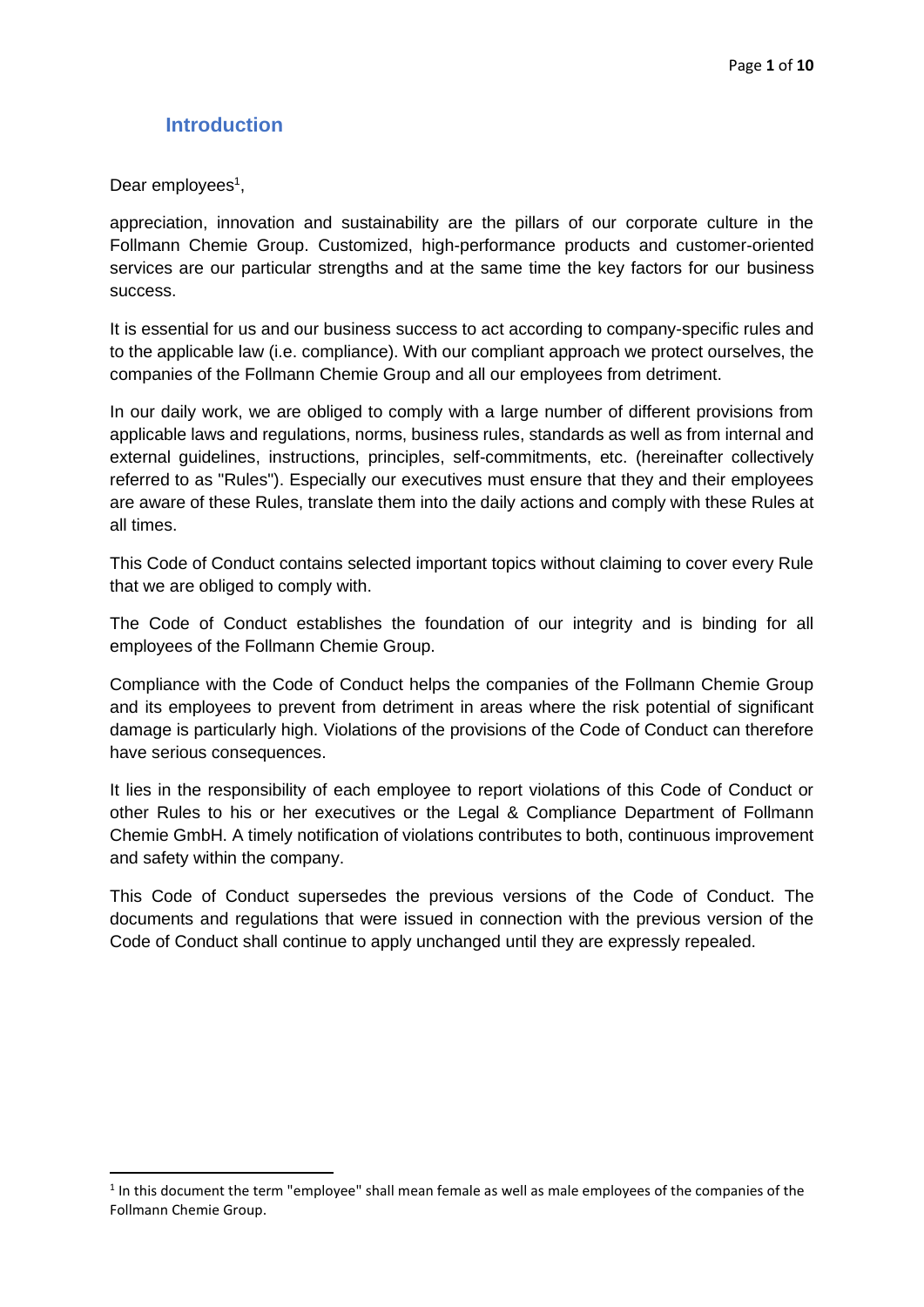# **Content**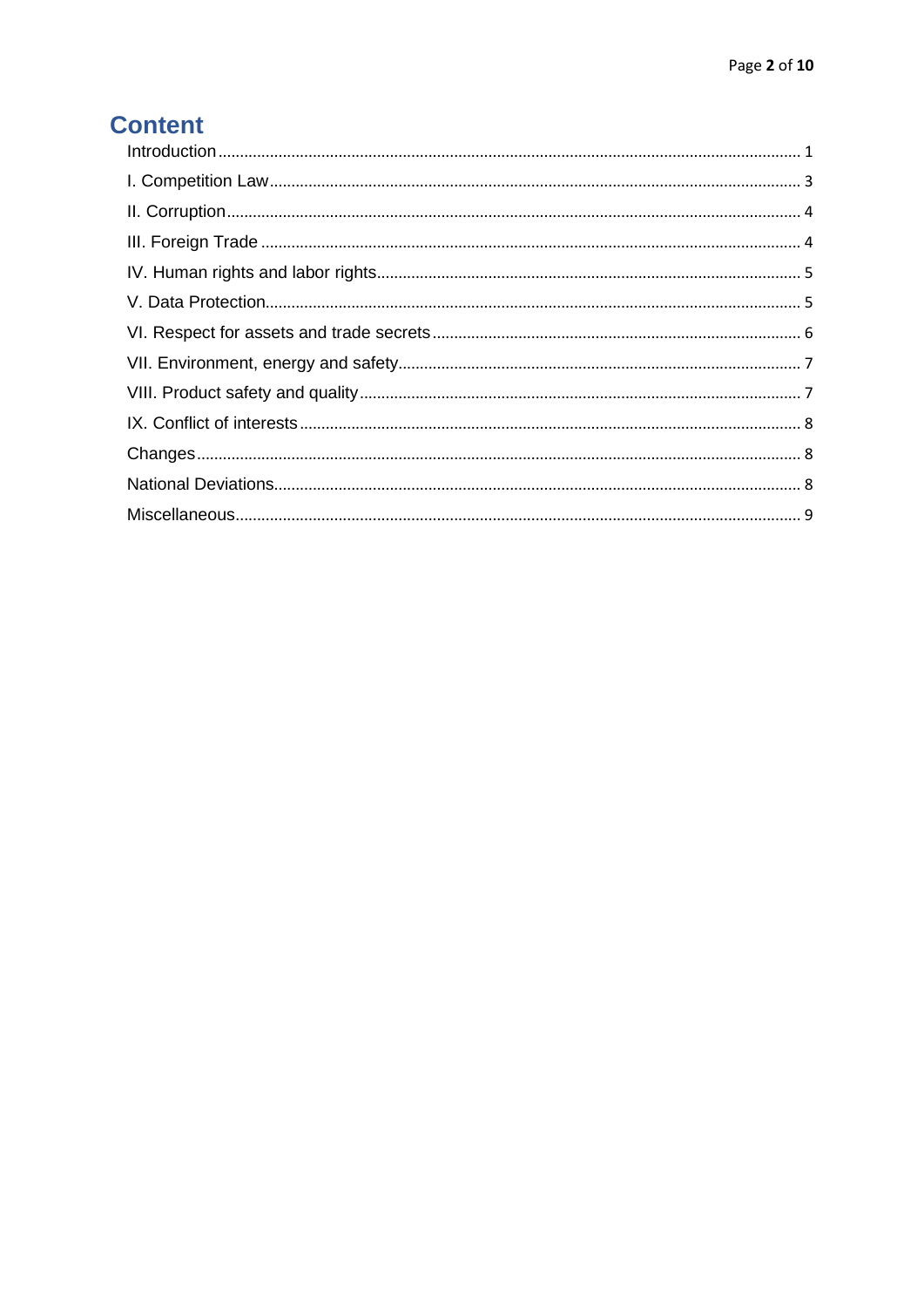#### **I. Competition Law**

<span id="page-3-0"></span>Competition law, in particular antitrust law, is designed to ensure the proper functioning of market mechanisms and to protect competition against prevention, restriction or distortion. Competition occurs when companies independently compete in their respective markets without coordination with their competitors.

We accept competition with confidence and we know that our products and services alone will enable us to achieve sustainable success in the markets in which we operate, without prohibited agreements, restricting competition and without unlawful concerted practices.

We commit ourselves to keep the applicable competition law, especially antitrust law, and to consciously and actively assume our responsibility in this respect.

The exchange of information with competitors regarding prices, markets, costs or other nonpublic strategic information may lead to antitrust violations, and we therefore refrain from and actively dissociate ourselves from such actions.

We actively oppose discussions or resolutions made at conferences of associations aimed at prohibited anti-competitive behavior, especially if these occur at events in which we participate.

We also pay attention to the antitrust provisions in our dealings with business partners at the downstream distribution level, in particular with distributers that sell our products in their own name and for their own account. In this context, especially the setting of price standards (e.g. the setting of minimum prices) or the prohibition of supply to customers outside an allocated sales territory, if the customers have approached the distributor without prior active contact, are not allowed.

If a company of the Follmann Chemie Group holds a dominant position for a certain product, we do not abuse this position. A company is dominant if it is a supplier or customer of a certain type of goods or services without a competitor, or if the company is not exposed to significant competitions or has a superior market position in relation to its competitors. In such a case rules apply that aim at the equal treatment of customers.

Due to the immense legal consequences, in particular the possible high fines and/or claims for damages, the greatest care is required in the area of competition law with regard to the conduct of all employees. In cases where competition law could be applicable beforehand we coordinate our actions with our supervisor. In cases of doubt we seek professional legal advice.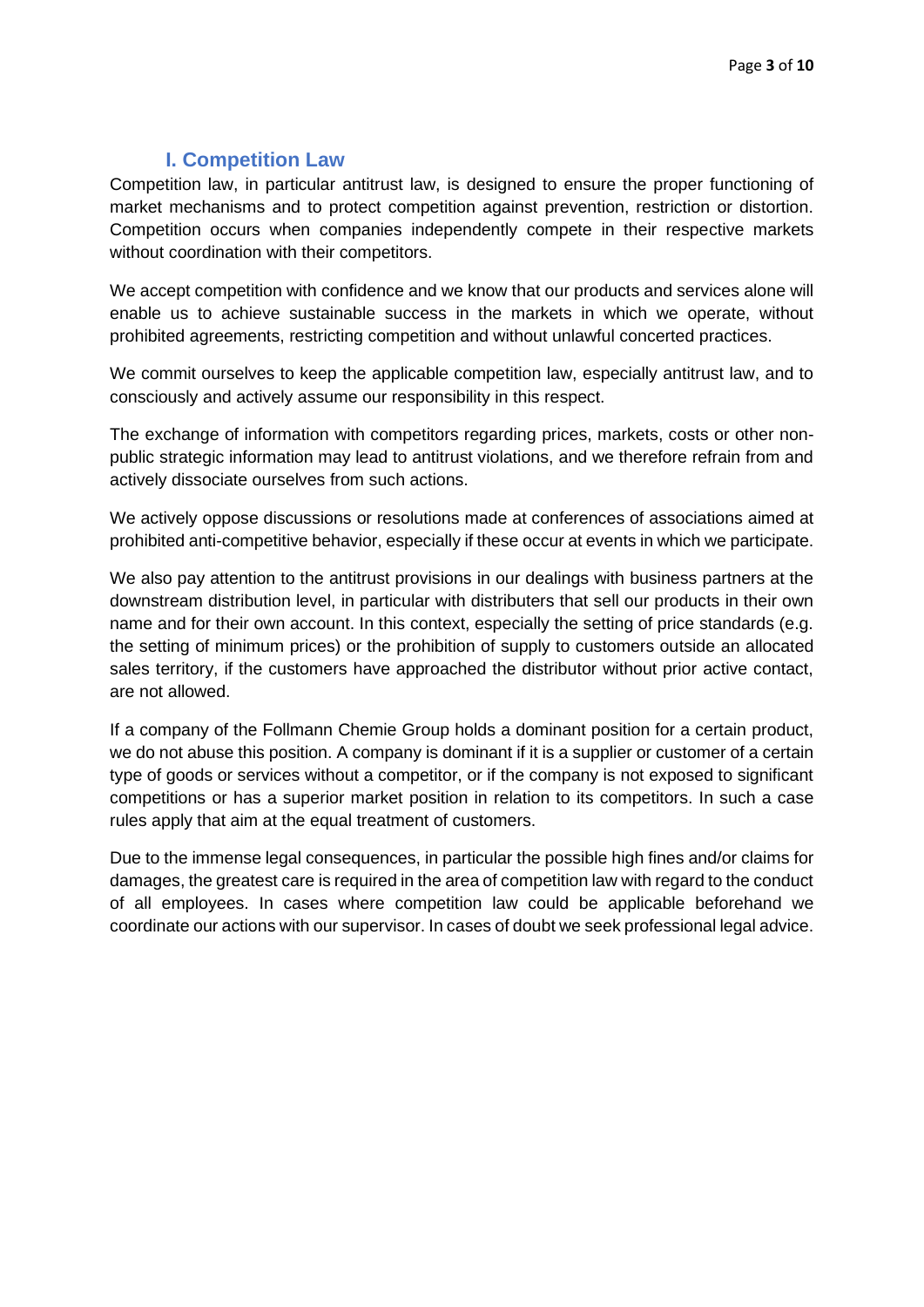### **II. Corruption**

<span id="page-4-0"></span>Among other things, anti-corruption laws are intended to prevent abuse of a functional position in the political, private, legal, economic and administrative spheres, but also in organizations and other non-economic associations. The aim of corruption is usually to obtain a material or non-material advantage to which the demanding or receiving person is not entitled.

We fight every form of corruption in the Follmann Chemie Group and in our value added chain.

Regarding public officials (all public officials such as civil servants, judges, notaries, tax officials and other administrative employees, etc.), the granting or acceptance of benefits "in return for the performance of a particular official act" is prohibited by law and any employee refrains from such behavior.

More over the granting of benefits to public officials merely for the exercise of his or her regular duties is prohibited even if no direct consideration is given or promised by the public official. Any action that could be construed as a corruptive behavior has to be avoided.

Examples of corruptive behavior are benefits demanded by public officials; benefits granted for an official activity; gifts of money or gifts of similar effects; invitations at great expense (more than ten Euros); or benefits granted during a tender or an award procedure, provided that the possibility exists for the beneficiary to influence the decision-making process.

In the private sector, benefits are prohibited if they are intended as consideration for an unfair competitive advantage or if the benefits are intended to be used to perform or refrain from performing an act on the purchase of goods or services without the permission of the company, thereby causing the employee or agent of the company to breach his or her obligation towards the company. Prohibited is the offering, demanding, acceptance or the promise of benefits for an unfair competition advantage.

A buyer may therefore not award a contract to a company because a personal gift was given to him, but exclusively on the basis of objective criteria specified by the company (e.g. quality of the goods, price, service). On the other hand, it is also forbidden for a sales employee to offer, promise or grant such a gift to the purchaser of another company.

Special caution is required to distinguish unlawful conduct from "socially customary" benefits that are permitted, e.g. the appropriate invitation of a business partner to dinner in a strictly business context. Basically, it is necessary to be restrictive when offering, promising or granting personal benefits such as invitations, gifts, etc. It is required to strictly adhere to the relevant internal company guidelines. At the same time no personal benefits shall be demanded or accepted and promised or offered. Personal benefits shall always be expressly rejected if this could even lead to the impression that this could have an influence on business decisions.

In unclear cases, we will always consult our supervisor and/or take professional legal advice.

#### **III. Foreign Trade**

<span id="page-4-1"></span>A large number of our business transactions are international. Business transactions with foreign countries are basically free of charge, but may be subjected to restrictions in individual cases, according to the applicable law. Due to the interaction of national, European and international regulations, the scope for action and the legal risks are difficult to estimate. The partially severe sanctions require a high degree of sensitivity on the part of the employees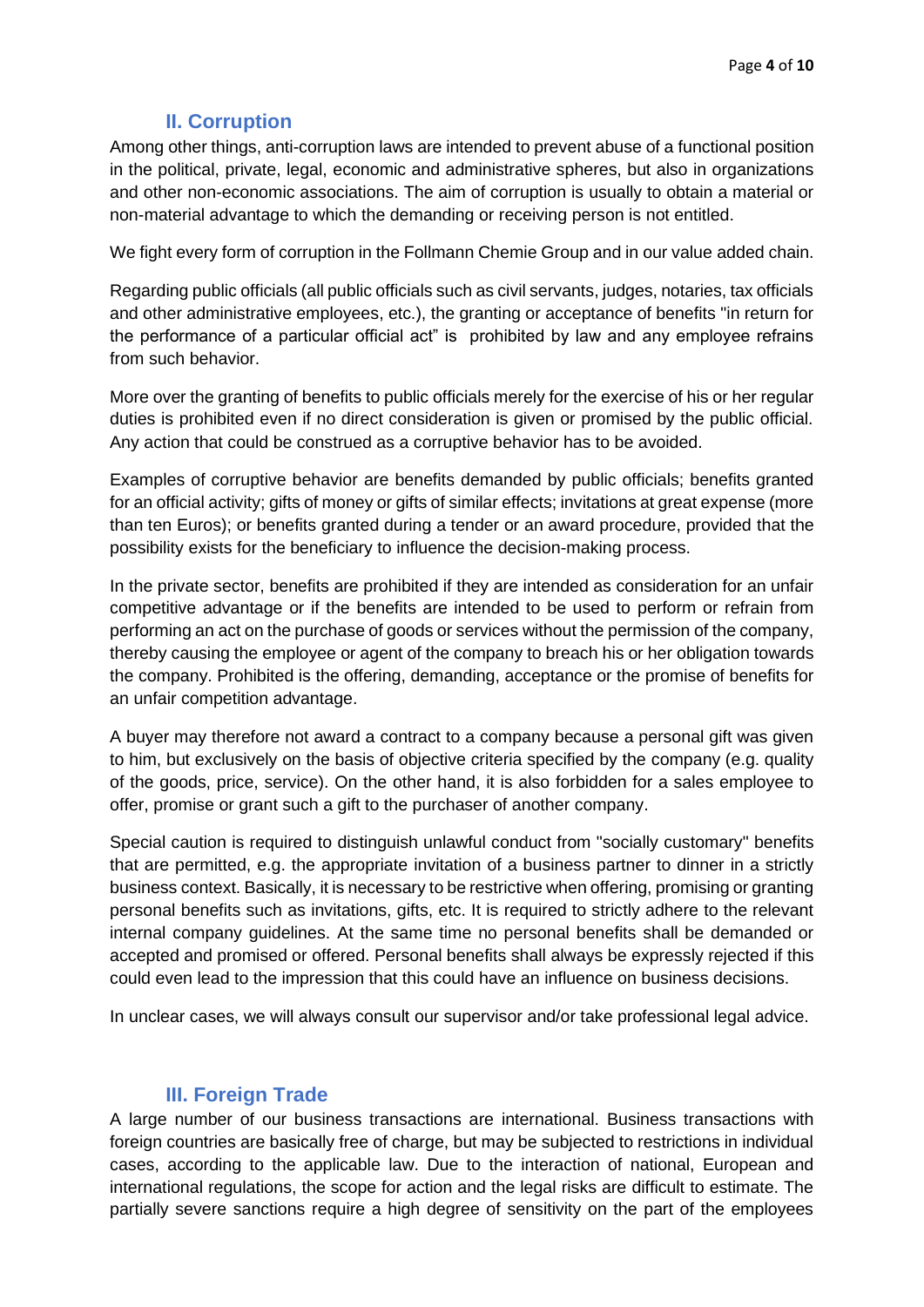acting in this context to not breach the applicable foreign trade law, especially the export control statues.

When conducting business, we therefore respect foreign trade, customs and export control laws and, in particular, check raw materials, suppliers, financing institutions, countries of origin and destinations on a case-by-case basis in order to avoid violations of applicable foreign trade, customs and export control laws.

If you have any questions, please contact our Foreign trade and customs Department at Follmann Chemie GmbH.

#### **IV. Human rights and labor rights**

<span id="page-5-0"></span>We commit to the observance of human rights and the relevant labor laws and we intend to achieve a positive contribution to enforce such rights and laws throughout the value added chain.

We oppose to child labor and forced labor, which is unacceptable and not negotiable for us.

We observe the applicable laws that prevent or eliminate discrimination based on ethnic, national and social origin, skin color, gender, age, religion and ideology, membership of an employee organization, disability and sexual orientation.

We observe the current minimum wage level.

We adhere to the current laws on occupational health and safety for our employees.

For the benefit of a respectful dialogue, we demand and promote communication with work councils. We create a respectful, constructive and cooperative work atmosphere.

We support the compatibility of work and family.

#### **V. Data Protection**

<span id="page-5-1"></span>Data protection for both, employees and external parties is very important to us. We act within the limits set by the applicable data protection laws.

We adhere to the relevant data protection regulations. In EU/EEA countries we observe the provisions of the General Data Protection Regulation (GDPR) and the applicable national data protection laws.

Personal data may only be processed for clear and legitimate purposes and exclusively if there is a clear legal basis, a works agreement or a consent given by a natural person.

An overall principle of the of data protection law is the principle of data minimization, which means that the processing of personal data is appropriate regarding the purpose and is limited to what is necessary for the purposes of the processing.

Personal data shall be processed in a manner which ensures an appropriate security of personal data, including protection against unauthorized or unlawful processing and against accidental loss, destruction or damage by appropriate technical and organizational measures.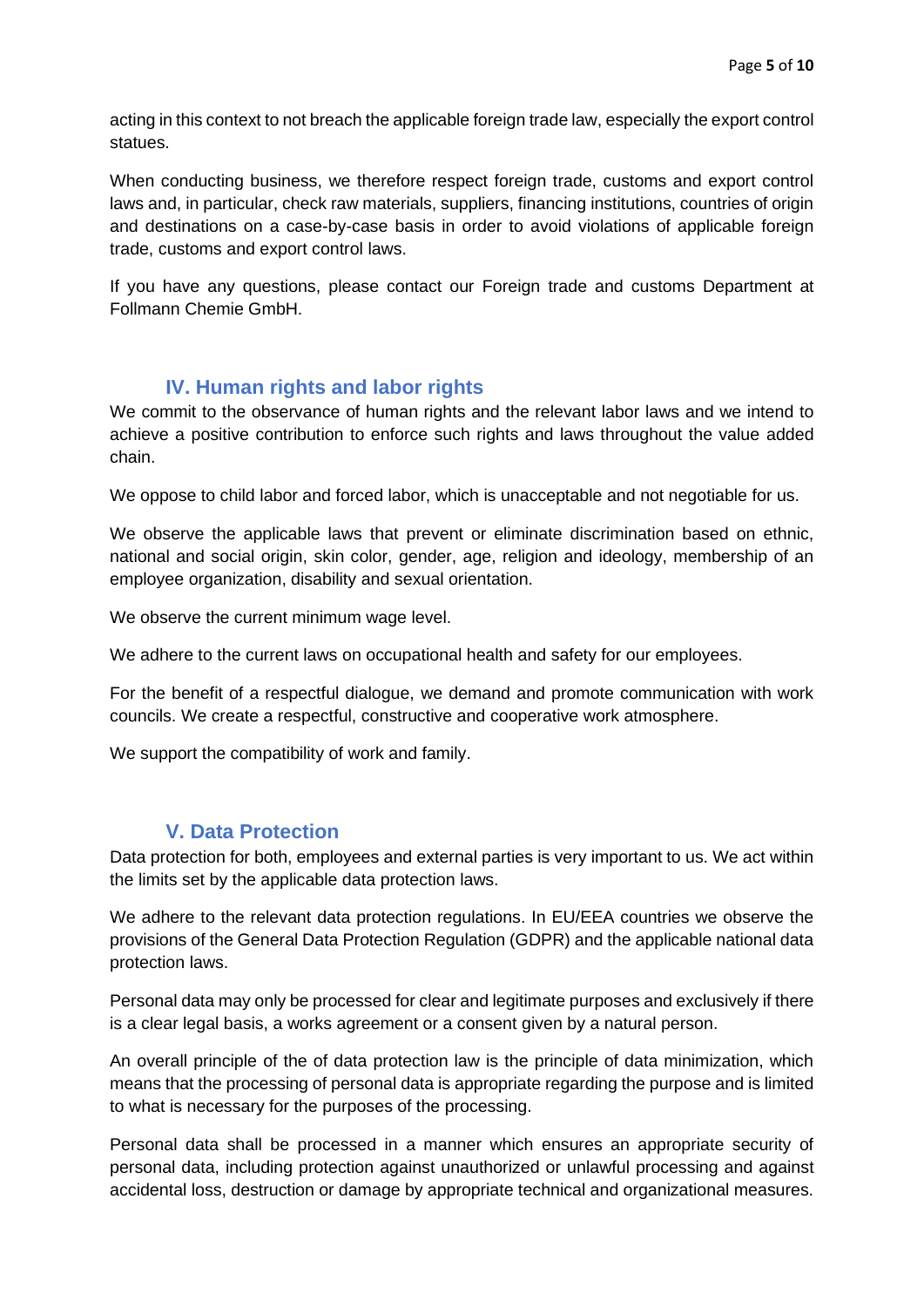To ensure data security, we conclude contracts with our service providers, who may have access to personal data in our company. Access to personal data in our company shall only be granted if absolutely necessary.

We are committed to treat personal data with strict confidentiality and to carry out processing exclusively within the framework of the aforementioned criteria. The obligation to keep data strictly confidential is observed both during and after the end of the employment relationship.

At the time our company meets the requirements provided by the applicable laws we will engage a data protection officer if mandatory.

#### **VI. Respect for assets and trade secrets**

<span id="page-6-0"></span>We respect the material and non-material assets of others and related rights such as possible proprietary rights. When handling the assets of the Follmann Chemie Group companies and the assets of third parties, e.g. our customers and other business partners, we act with highest care.

"Trade secret" means information that is confidential in the sense that it is not, as a body or in the precise configuration and assembly of its components, generally known among or readily accessible to persons within the circles that normally deal with kind of information in question; and which therefore has commercial value and the owner has a legitimate interest in its confidentiality. These can be, for example, strategic technical, legal, commercial information, know-how (e.g. embodied in formulations, manufacturing and testing instructions) and research and development information.

We responsibly protect trade secrets from loss, theft, or misuse (e.g., unauthorized copying, making available, or disclosure). All trade secrets are protected with appropriate protective measures according to the circumstances in the individual case, in particular according to the (potential) value of the trade secret, the amount of development costs if any, the nature of the trade secret and the significance for the company; the protective measures need to be documented accordingly.

All trade secrets of the companies of the Follmann Chemie Group need to be treated strictly confidentially, even after the end of the employment relationship. Access to business secrets are only granted to employees according to the principle of need to know, i.e. if it is objectively necessary; third parties (e.g. consultants) must in any case be obliged to maintain secrecy from disclosure by a non-disclosure-agreement unless they are already obliged by their profession to maintain secrecy from such information. Trade secrets and other important information are always marked with the term "confidential".

We always keep secret information of our business partners confidential and protect these information in accordance with the provisions of the agreements concluded with such business partners. If we have not agreed to any confidentiality with a business partner, we apply confidentiality and treat the information with reasonable care.

All material and non-material assets and business secrets are decisive for our success and innovativeness.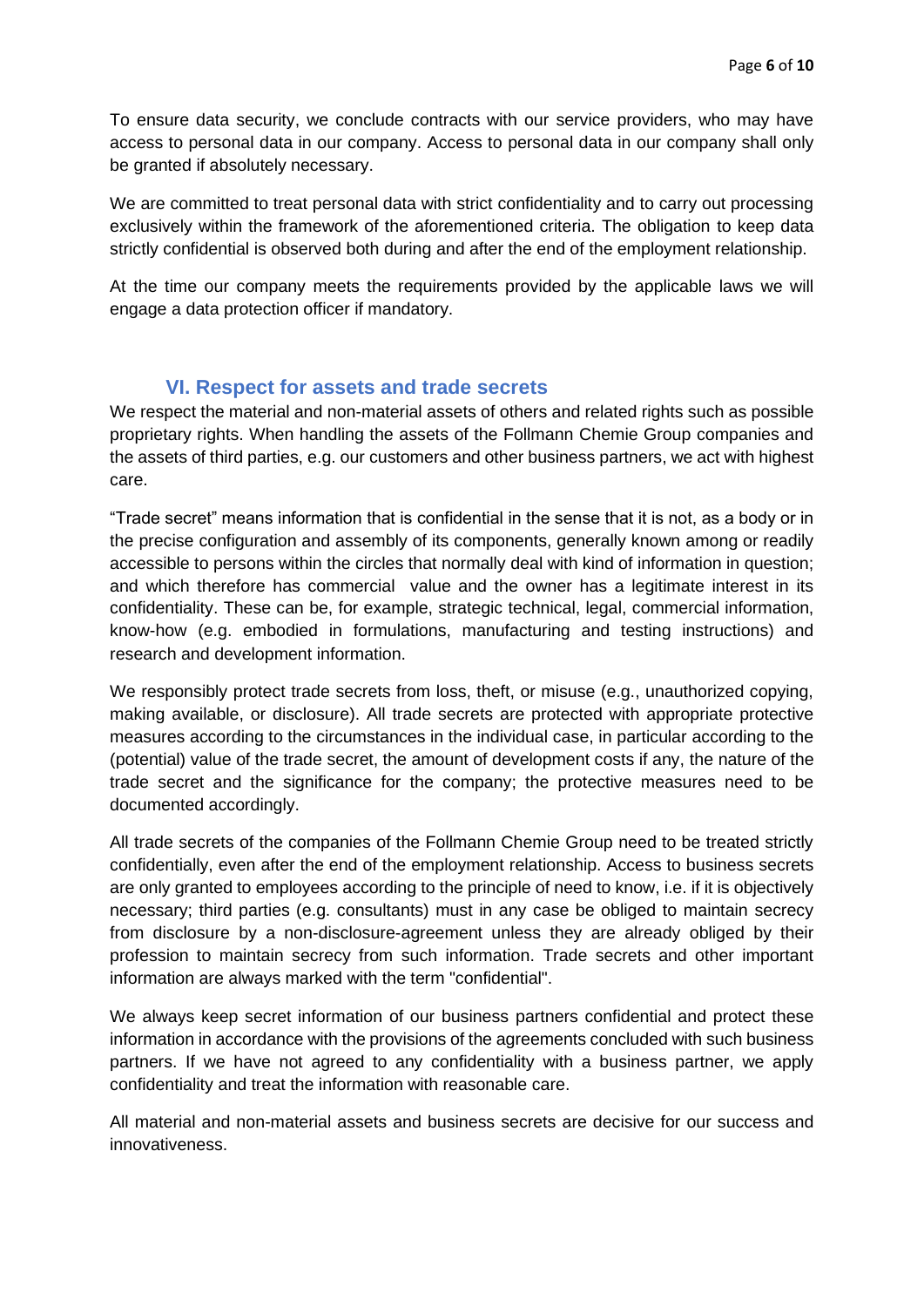#### **VII. Environment, energy and safety**

<span id="page-7-0"></span>Environmental, energy and safety legislation mean requirements relating to environmental protection, energy management, product safety, consumer protection and occupational safety that we always adhere to.

We lead our business with respect for the environment and aim for continuously reducing emissions and waste, as well as to take steps to increase resource efficiency in our business operations. We commit to resource protection, energy and water savings and the careful use of raw materials.

We continuously strive to improve our performance and quality. The German companies of the Follmann Chemie Group are subject to an integrated management system according to the international standards ISO 9001, ISO 14001 and ISO 50001 and also guided by the guidelines for the sustainability of the chemical industry in Germany. The German companies of the Follmann Chemie Group are supporters of the Sustainability Initiative Chemistry3 and are cosignatories of the Responsible Care Initiative.

We promote and demand the motivation to develop ecological and environmentally friendly solutions from all our employees of the companies of Follmann Chemie Group.

We ensure that systems, products and services meet the warranted quality requirements and that they are safe for their intended use. Through our chemicals management, we ensure safety in the handling, transport, storage, use and disposal of chemical substances.

The protection of health and safety in the workspace is part of our responsibility. Every employee is obliged to immediately report any suspected shortcomings in occupational safety to his or her supervisor.

We provide for a safe, healthy and hygienic working environment and continuously improve our health and safety performance which includes the overall safety at our plants. If required, we provide personal protective equipment to our employees and motivate them to take part in training measures for health and safety requirements at work. Acknowledged safety standards and preventive measures for hazardous risks are integrated into our management system.

#### **VIII. Product safety and quality**

<span id="page-7-1"></span>We exclusively manufacture products or place products on the market which comply with the applicable product laws or other applicable regulations (e.g. association regulations, technical standards). Product safety and quality are of utmost importance.

We only provide products to the market that are safe. A product is considered to be safe if, under normal or reasonable use (including foreseeable misuse), it poses only minor or no hazards to persons. In cases of not only insignificant risks to damage of health a product is not considered to be safe. Slight hazards which emanate from the products and which cannot be eliminated in any other way must be sufficiently highlighted in the product information and should verifiably disclosed to the costumer during the advising process.

We research all the requirements applicable to our products and implement them in the development and the market preparation. We only place products on the market after we have carried out a sufficient and satisfactory risk assessment in consideration with all applicable provisions. After the market placement, the relevant product regulations must be monitored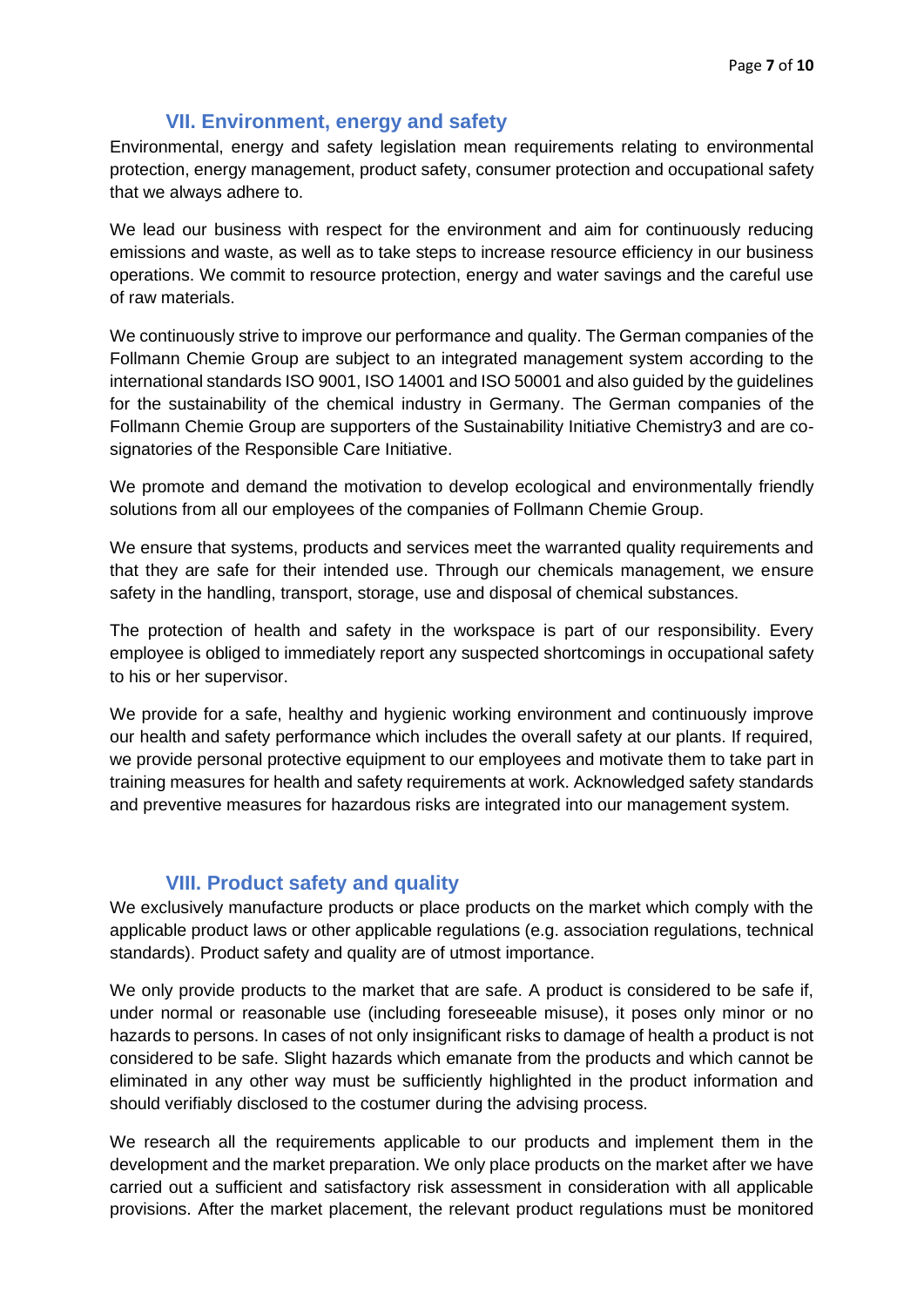and necessary adjustments must be implemented in a timely manner if changes to applicable provisions require this.

The success of the companies of the Follmann Chemie Group depend on the satisfaction of their customers. An important criterion is the product quality. Agreements with our customers shall not include promises of specifications we cannot hold or any purpose of use that our products cannot deliver. In addition, it must be ensured that our products are always suitable for the normal use of which comparable products are intended and that the products have a quality which is common for products of the same type and which the customer can expect according to the comparable types of products. Depending on the industry and product, this must be researched before the product is placed on the market. All products that are available on the market need to be free of rights of third parties, in particular third parties may not be able to assert any claims against us or our customers due to infringements of industrial property rights, for example because the technology used in the product is protected by an external patent.

#### **IX. Conflict of interests**

<span id="page-8-0"></span>Any employee of the Follmann Chemie Group has to avoid conflicts between private and professional interests. In our business activities, we avoid dependencies and political, personal, financial and social conflicts. We strictly separate personal and business interests to protect the reputation and legal security of the Follmann Chemie Group.

We disclose (potential) conflicts of interest to our supervisor and find together a suitable solution to avoid such conflicts and let our supervisor make the decision. In case of any doubts about our supervisor's conduct, the employee can turn trustfully to a member of the management board.

We conduct the relationship with our business partners professionally in the best interest of the company. Therefore, personal relationships and interests have no place in our decisionmaking.

#### **Changes**

<span id="page-8-1"></span>This Code of Conduct is a dynamic construct. It needs to adapt to constantly changing business and legal requirements. The Code of Conduct is therefore regularly reviewed and adapted to the current circumstances. Any Change of this Code of Conduct is subject to the approval of the management board.

#### **National Deviations**

<span id="page-8-2"></span>According to the national regulations in other countries, stricter rules may apply in deviation from those laid down in the Code of Conduct. In case of doubt, the stricter regulations must be observed.